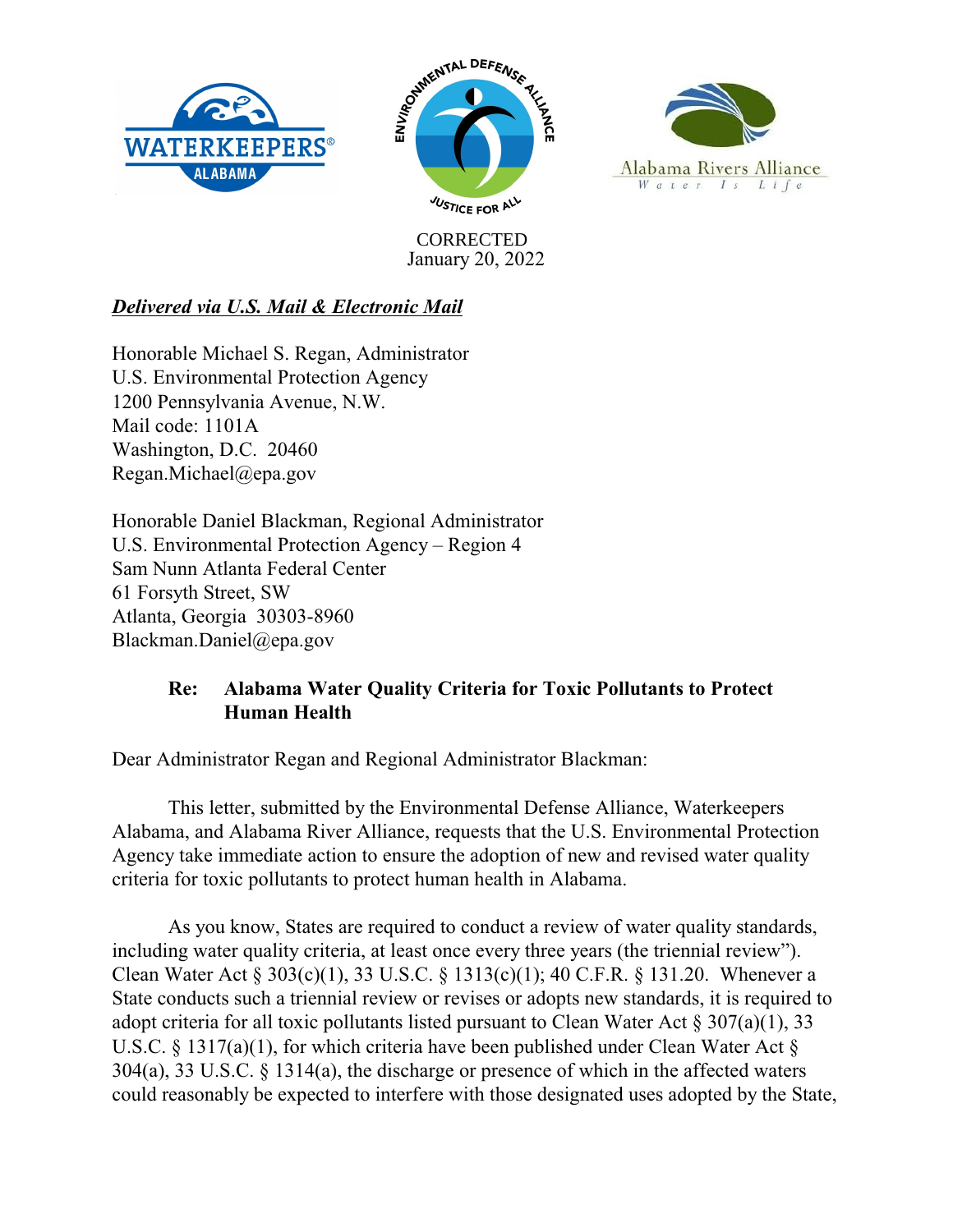as necessary to support such designated uses. States should establish numerical criteria based on EPA recommended criteria published under Clean Water Act § 304(a), 33 U.S.C. § 1314(a), EPA recommended criteria modified to reflect site-specific conditions, or other scientifically defensible methods. 40 C.F.R. § 131.11(b). States are required to adopt water quality criteria, based on sound scientific rationale and sufficient parameters or constituents, that protect the designated uses of water bodies. Clean Water Act § 303(c)(2)(A), 33 U.S.C. § 1313(c)(2)(A); 40 C.F.R. § 131.11(a).

The Clean Water Act directs the Administrator to promptly prepare and publish proposed regulations setting forth revised or new water quality standards for the navigable waters involved in any case where the Administrator determines that a revised or new standard is necessary to meet the requirements of the Clean Water Act. Clean Water Act § 303(c)(4)(B), 33 U.S.C. § 1313(c)(4)(B). A State's failure to complete the timely review and adoption of appropriate standards required by Clean Water Act §  $303(c)(2)(B)$ , 33 U.S.C. § 1313(c)(2)(B), constitutes a failure "to meet the requirements of the Act" and is a sufficient basis for the Administrator to make a determination under Clean Water Act  $\S 303(c)(4)(B)$ , 33 U.S.C.  $\S 1313(c)(4)(B)$ , that new or revised water quality criteria are necessary to ensure designated uses are adequately protected. *Water Quality Standards; Establishment of Numeric Criteria for Priority Toxic Pollutants; States' Compliance – Final Rule*, 57 Fed. Reg. 60848, 60857 (Dec. 22, 1992); *Water Quality Standards; Establishment of Numeric Criteria for Priority Toxic Pollutants for the State of California – Final rule*, 65 Fed. Reg. 31682, 31687 (May 18, 2000).

Despite numerous triennial reviews, the adoption of numerous new or revised water quality standards, and the consideration of a rulemaking petition, the Alabama Department of Environmental Management has failed to adopt new or revised water quality criteria necessary to protect drinking water consumption uses and fish and shellfish consumption uses of navigable waters in Alabama. Specifically, the Department has failed to adopt new water quality criteria for three toxic pollutants (see **TABLE 1** enclosed) without demonstrating that these toxic pollutants are not present in the navigable waters of Alabama or could not reasonably be expected to interfere with the designated uses of such waters; the Department has adopted water quality criteria for 59 toxic pollutants that are less stringent than EPA's recommended national water quality criteria (see **TABLE 2** enclosed) without demonstrating that the criteria are based on sitespecific conditions or other scientifically defensible methods; and the Department has failed to revise existing water quality criteria for 96 toxic pollutants that are no longer based on sound scientific rationale (see **TABLE 3** through **TABLE 9** enclosed).

To ensure adequate protection of human health from the consumption of water, fish and shellfish in Alabama, your immediate action is needed. Accordingly, we request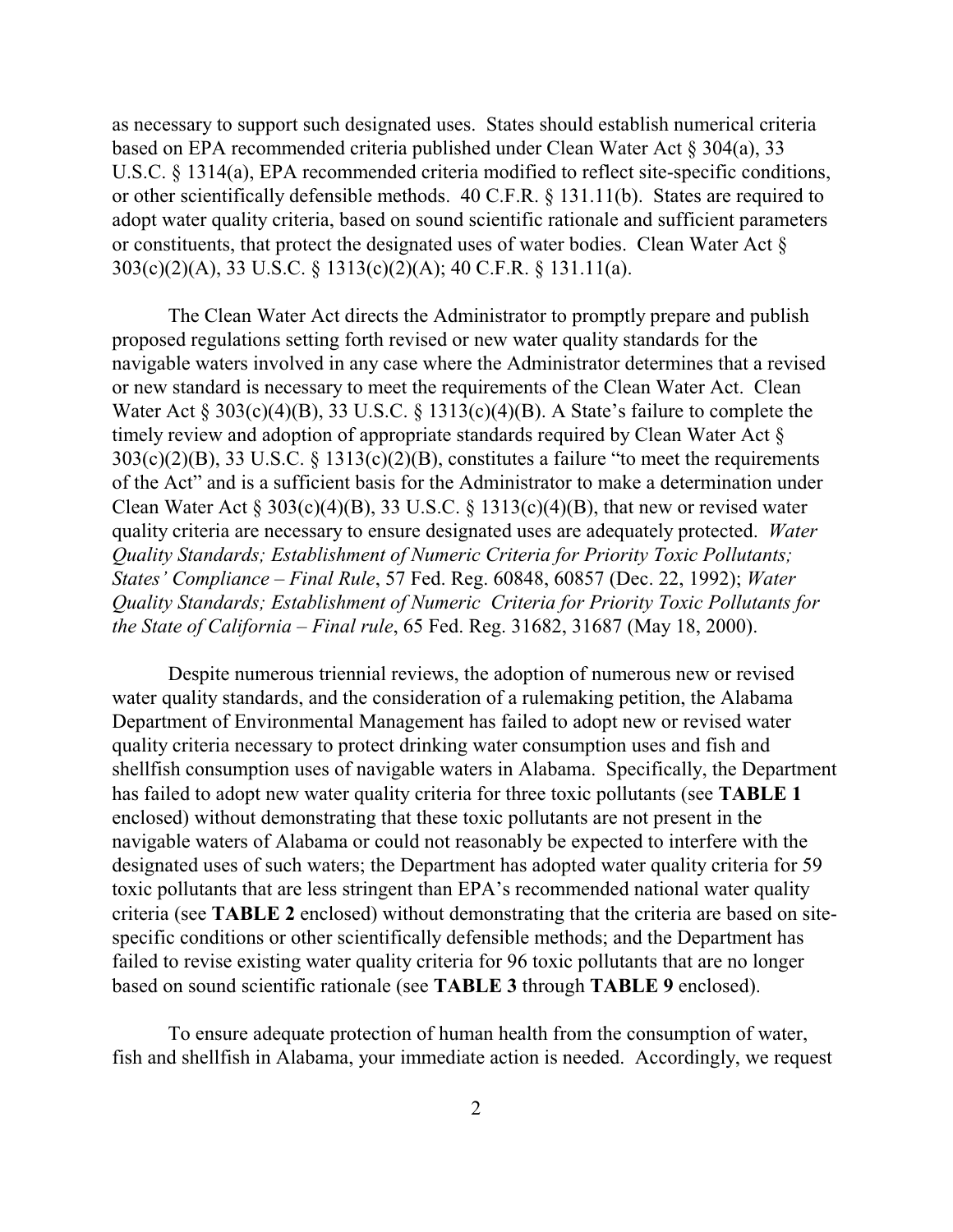that you make a determination that new and revised water quality criteria are necessary to meet the requirements of the Clean Water Act in Alabama.

We request the opportunity to meet with you and your staff concerning this matter.

Sincerely,

### **Environmental Defense Alliance**

anie Christ

By: David A. Ludder Attorney for Environmental Defense Alliance https://www.environmentaldefensealliance.org/ Law Office of David A. Ludder, PLLC 9150 McDougal Court Tallahassee, Florida 32312 davidaludder@enviro-lawyer.com Phone: (850) 386-5671

### **Waterkeepers Alabama**

UHS.

By: Justinn Overton Chair of Waterkeepers Alabama https://waterkeepersalabama.org/ Coosa Riverkeeper, Inc. 102-B Croft Street Mt. Laurel, Alabama 35242 justinn@coosariver.org Phone: (205) 981-6565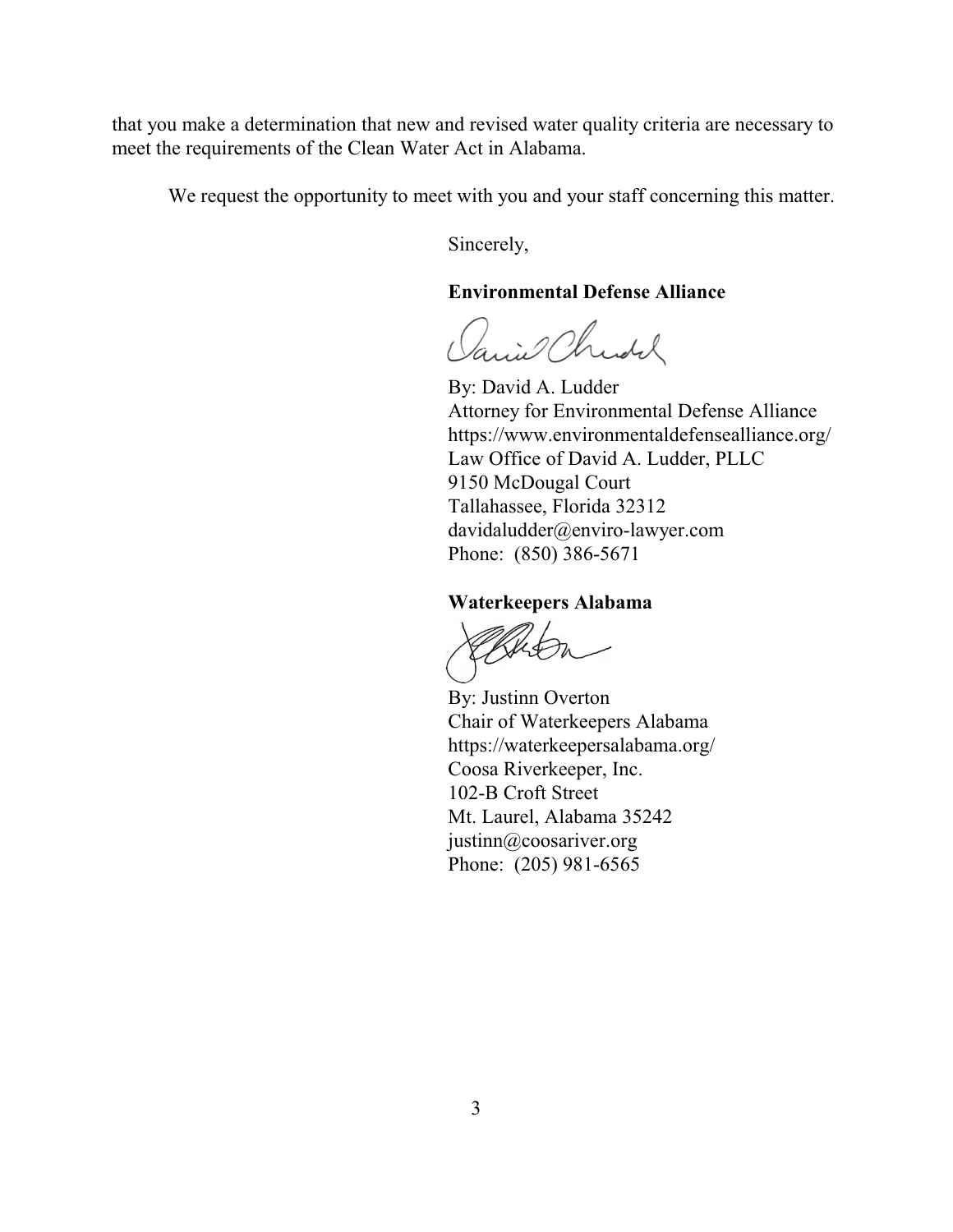**Alabama Rivers Alliance, Inc.**

 $C$ ig L

By: Cindy Lowry, Executive Director https://alabamarivers.org 2014 6th Avenue North, Suite 200 Birmingham, Alabama 35203 clowry@alabamarivers.org Phone: (205) 322-6395

#### cc: *Via Electronic Mail Only*

Hon. Radhika Fox, Assistant Administrator Immediate Office of the Assistant Administrator for Water U.S. Environmental Protection Agency 1200 Pennsylvania Avenue, N.W. Mail code: 4101M Washington, D.C. 20460 Fox.Radhika@epa.gov

Ms. Deborah Nagle, Director Office of Science and Technology U.S. Environmental Protection Agency 1200 Pennsylvania Avenue, N.W. Mail code: 4301M Washington, D.C. 20460 nagle.deborah@epa.gov

Ms. Sara Hisel-McCoy, Director Standards and Health Protection Division Office of Science and Technology U.S. Environmental Protection Agency 1200 Pennsylvania Avenue, N.W. Mail code: 4301M Washington, D.C. 20460 hisel-mccoy.sara@epa.gov